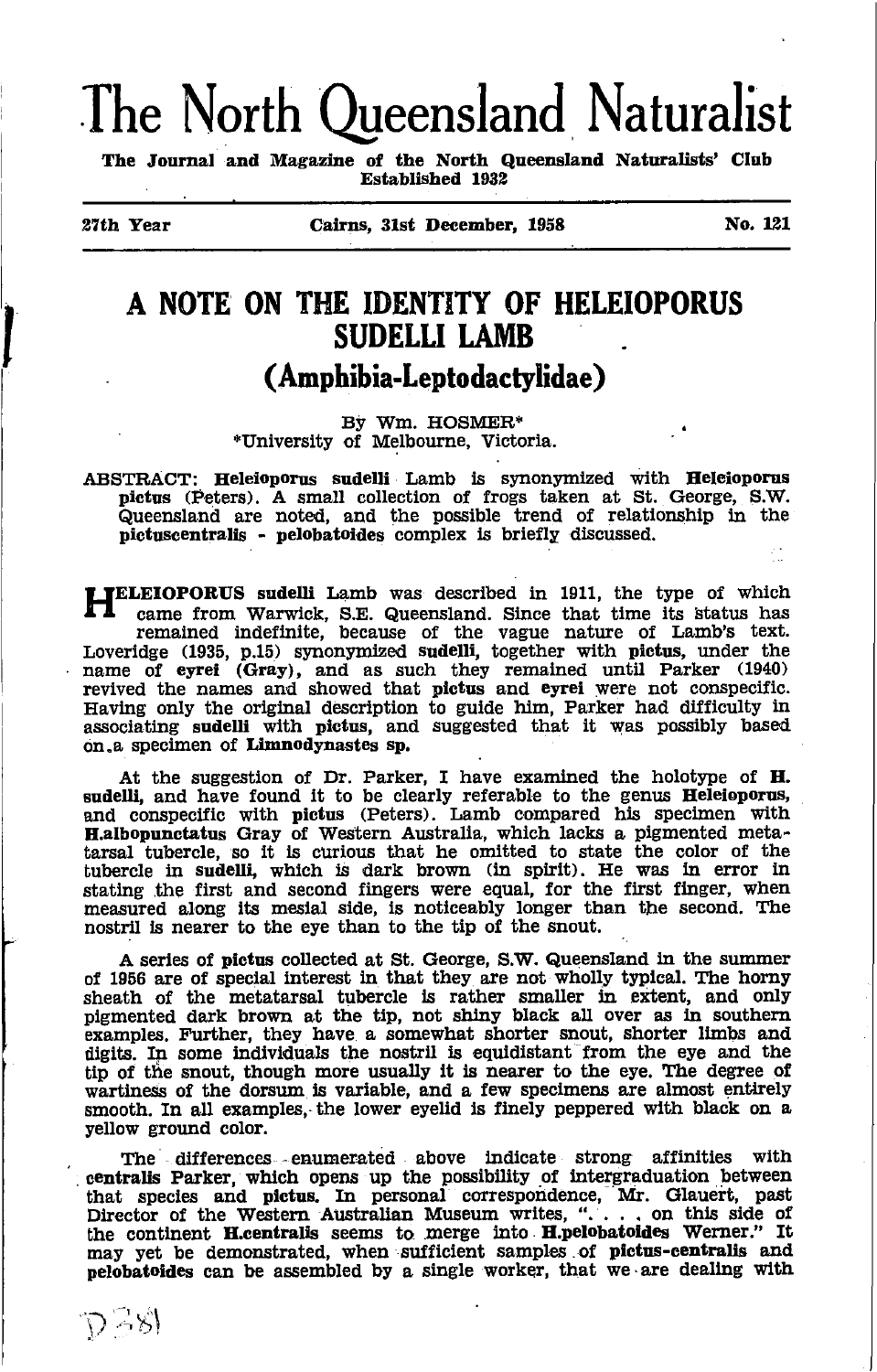Page 2

one species made up of adjacent populations, exhibiting a very gradual change of characters from east to west, forming a cline. Until this possibility can be tested, it may be preferable, in view of close relationship and apparent intergraduation, to treat pelobatoides and centralis as subspecies of pictus.

**LITERATURE CITED**<br>Lamb, 1911, Ann. Queensland Mus., No.10, p.26.<br>Loveridge, 1935, Bull. Mus. Comp. Zool., 78, No. 1, pp.1-60. Parker, 1940, Novit. Zool., 42, No. 1, p.p.1-106.

## SOME NOTES ON SACCOLABIUM SUBLUTEUM, RUPP (Orchidaceae)

IN FEBRUARY 1955, the author received from J. H. Wilkie, plants of a small Saccolabium collected on Mt. Bartle Frere. When these plants flowered in the following April, they did not appear to conform completely to the description of any known Australian species of genus. Subsequent to enquiries to S.F. St. Cloud, I received specimens from him in preservative with the assurance that they were S.subluteum Rupp, Nth. Qld. Nat.21: No. 105



 $\frac{\pi}{4}$  .

B. Flower from front, segments flattened x 2 C. Labellum from side  $x \overline{4}$ 

 $\mathfrak{g}$  .

- D. Labellum from above x 4
- E. Column from side  $x 8$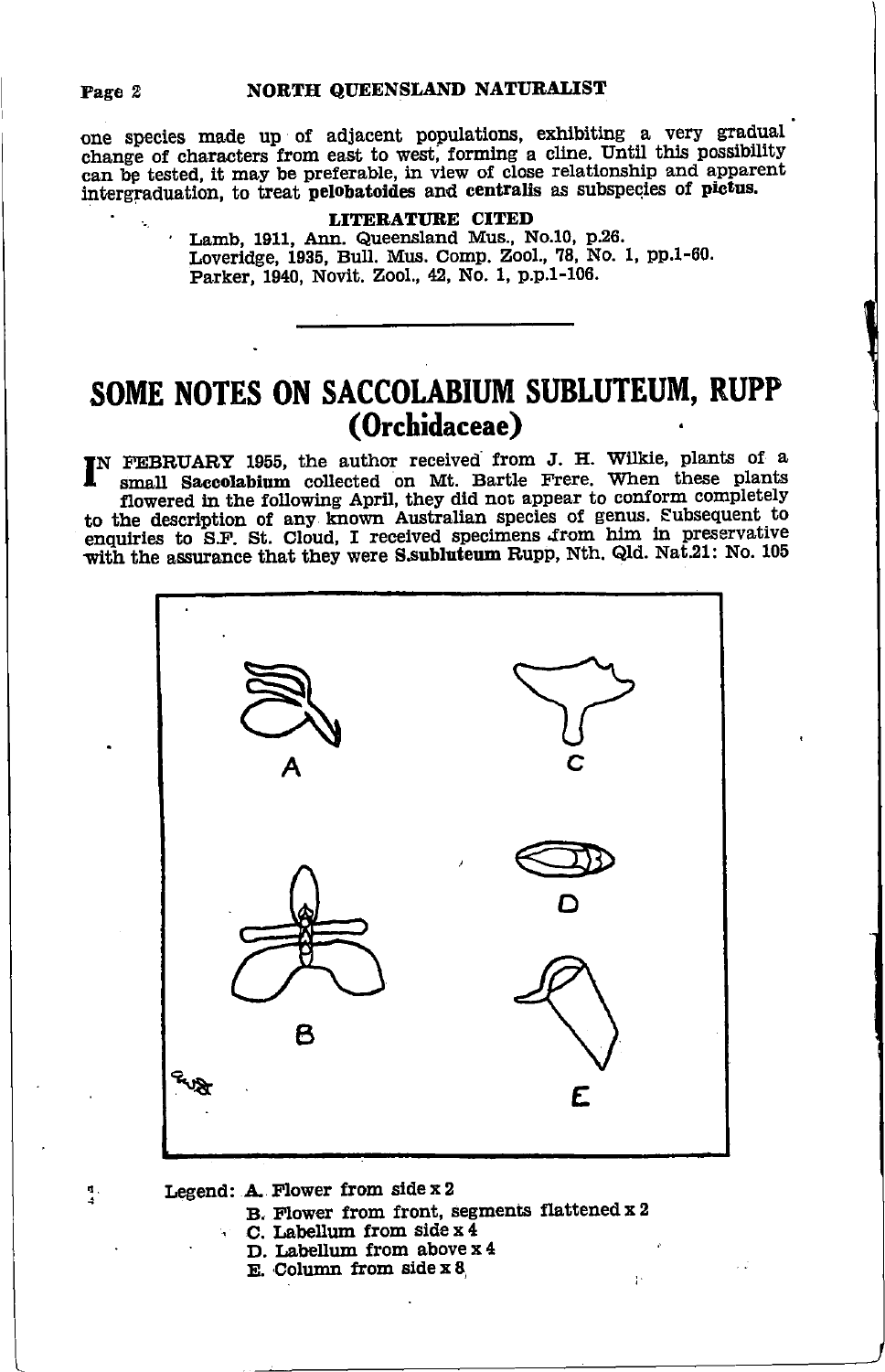(1953). It became immediately apparent that the original (holotype) specimen sent to Rev. Rupp by Mr. St Cloud must have been an immature and possibly "sick" plant, and not truly representative of the species, the plant of which assumes much larger proportions, and a much more usual (for the genus) appearance than its author was able to ascertain from examination of the single specimen. 2000 - 200

The following description is prepared from the above mentioned 1955 material:- A small epiphyte with a stem up to about 3 cms. long. Roots comparatively few and rather thick. Leaves 3-6 up to 6 cms. long x 1.5 cms. broad, oblong-lanceolate, subacute, rather thick in texture. Racemes 1-2, very short and thick,  $0.5-2.0$  cms. long  $x$  2 mm. diameter, elongating as the buds mature, and as few flowers are open at approximately the same time, and are not persistent after maturity, it is difficult to be sure of the number of flowers a raceme would have, but probably 3-10. Bracts subtending pedicels very small, broad, acute. Pedicels, plus ovary, about 3 mm. long. Flowers not widely expanding, perianth dull pale-yellow, labellum and column white.<br>Dorsal sepal about 5 mm. long x 2.5 mm. broad, obovate tapering to a blunt point, somewhat concave.

Petals about 4m.m. long by 1m.m. broad, linear but slightly dilated at the apex.

Lateral sepals about 5 mm. long x 3 mm. broad, broad-oval, slightly falcate and slightly concave at the apex. Labellum about 4 mm. long, thick in texture, slipper shaped, trilobate but lobes minute; spur about 1.5 mm. long, cylindrical but slightly dilated at the apex, with a small valve inside the narrow-linear orifice. Column about 2 mm. long, cymbiform. Anther white, with an upcurved point. Pollinia 2, globular, translucent white. Capsule about 10 mm, long x 2.5 mm, broad, distinctly trilobate, the lobes very thin and prominent, almost wing-like.

> -A. W. DOCKRILL, Georges Hall, N.S.W.

#### WINNING ENTRY FOR 1958 H. FLECKER MEMORIAL NATURAL **HISTORY MEDALLION**

#### **OBSERVATIONS ON THE BROWN TREE SNAKE**

(Written by MISS VALDA LAWSON, age 19 years)

THE specimen of the Brown Tree-snake (Boiga fusca) under observation measured approximately five feet in length and exhibited the characteristic broad head, tapering neck and slender body of the species. In colour, it was copper, crossed with darker bands and had a cream underside. This species of snake varies, in colour, from copper to a dark brown and is crossed by corresponding, dark, irregular lines which are more distinct on some than on others. This variation in colour is probably due to different combinations of the pigment cells which include black or brown, yellow, orange or red. Many snakes have, in addition to these pigment cells, contained in the dermis (lower section of skin), guanophores, in which colour results, not from pigment, but from light diffraction by minute particles within the cells. However, I think the Brown Tree-snake possesses few, if any, of these cells, as I have viewed it in early-morning light, bright sunlight and electric light, and its colour seems to have little or no variation.

The body scales were long narow and they were arranged in 19 rows. The anal was single; the ventral scales numbered about 238 and there seemed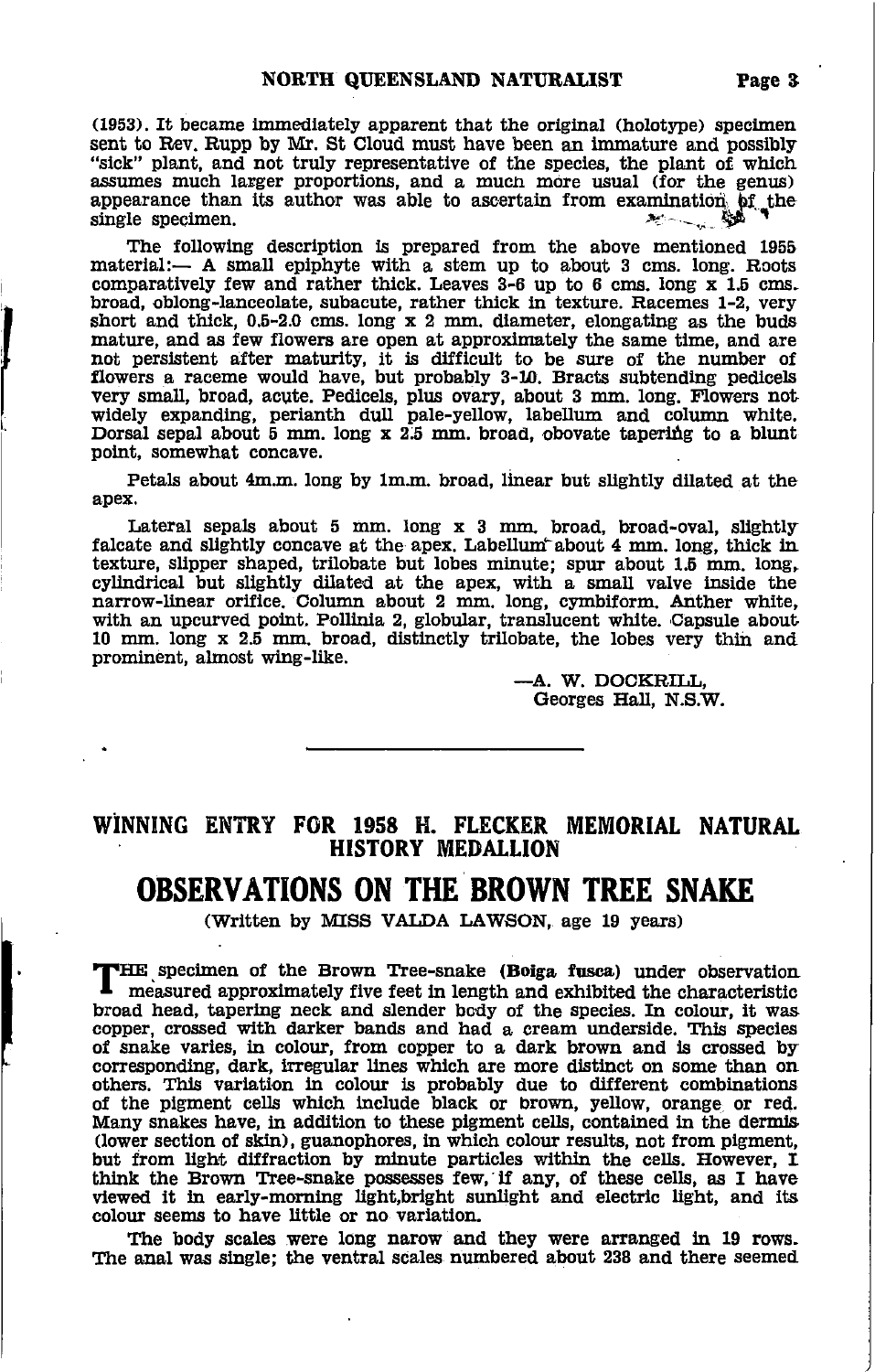to be approximately 90 pairs of subcaudals. The head scales were large and well developed and numbered about nine. Like all other snakes, it sheds its skin several times a year. At the last sloughing, this particular specimen loosened the skin at the nose and managed to peel it back until it was folded across its eves. For some reason, the snake did not appear to be able to move it any further. The folds of skin totally obscured its vision and it kept moving<br>round the box, rubbing its head on every slight projection. At first glance, I thought the snake was throwing a fit as it was bending in all directions and was knocking itself from the wall to wall of the box, onto the water tin and stones in the box. It was rubbing its head on the projections with such force, it seemed as if it must injure itself. This "fit" lasted nearly an hour before the snake managed to peel the skin over its eyes. From then on, it settled down and had completely lost its skin in a week.

Being "cold-blooded," the Brown Tree-snake, like other reptiles, is influenced markedly by the enviromental temperature. Contrary to popular belief, reptiles cannot stand unlimited quantities of heat, and execssive temperatures will quickly kill them. The Brown Tree-snake exhibited this by sunning itself in the early morning and moving into the water tin or behind a bag hung over one end of the box, as soon as the sun became high in the heavens.

This species has vertical pupils since it is nocturnal in its habits. My specimen seemed to become most active about eleven o'clock at night, but was never particularly sluggish, even during the heat of the day. Several times during the day, I have seen it strike at the glass when people came close but it never attempted to strike when I had my hand in the box filling the water tin.

Locomotion in snakes is usually due to the backward pressure of lateral hotomomon in sheaves is would be the surface of the ground. Forward movement is accomplished by "hitching," part by part, the skin and body alternately, dragging the ventral scales on the ground, and producing a straight, smooth track. I placed my specimen on a smooth, clean sheet of glass and it was unable to move although it wriggled vigorously. When I placed it on a piece of wet concrete, it moved, but very slowly. However, as soon as I' placed it on the ground, it moved very quickly.

Snakes are evolved from amphibians and, consequently, are almost all swimmers. The Brown Tree-snake seems to be a reasonably good swimmer. On two separate occasions I placed it on tubs of water, one cold and the other luke warm. It seemed to make better progress in the former, probably since, at the lower temperature, it needed less oxygen and the air in its air-sac would last longer.

This species is very fond of birds' eggs and birds, and will often squeeze through small mesh wire into a bird-cage, swallow some birds and be unable to get through the wire again. My specimen refused to eat a mouse or a lizard but made quick work of a tortoise's egg on one occasion and a small bantam's egg another time. Both of these were, of course, swallowed without breaking the shell.

The Brown Tree-snake is a back-fanged snake but only slightly venomous. The curved fangs are situated at the rear of the maxillary bone and my specimen seemed to have about two dozen small solid teeth in the front of the fangs and another two dozen on the lower jaw. The teeth, as well as the fangs, curve backward to prevent food slipping out of the mouth once swallowing has commenced.

I attempted to "milk" the Brown Tree-snake in the same way as the Taipan is "milked," by making it bite on the rubber-covered top of a medicine glass. This was not successful as the glass was too big to reach back to its fangs. I then used a small, thin test-tube covered with a rubber membrane. This reached the fangs and while it was biting on the rubber, I gently pressed on top of the poison glands and was successful in obtaining two small clear drops of liquid which were apparently venome. To see if this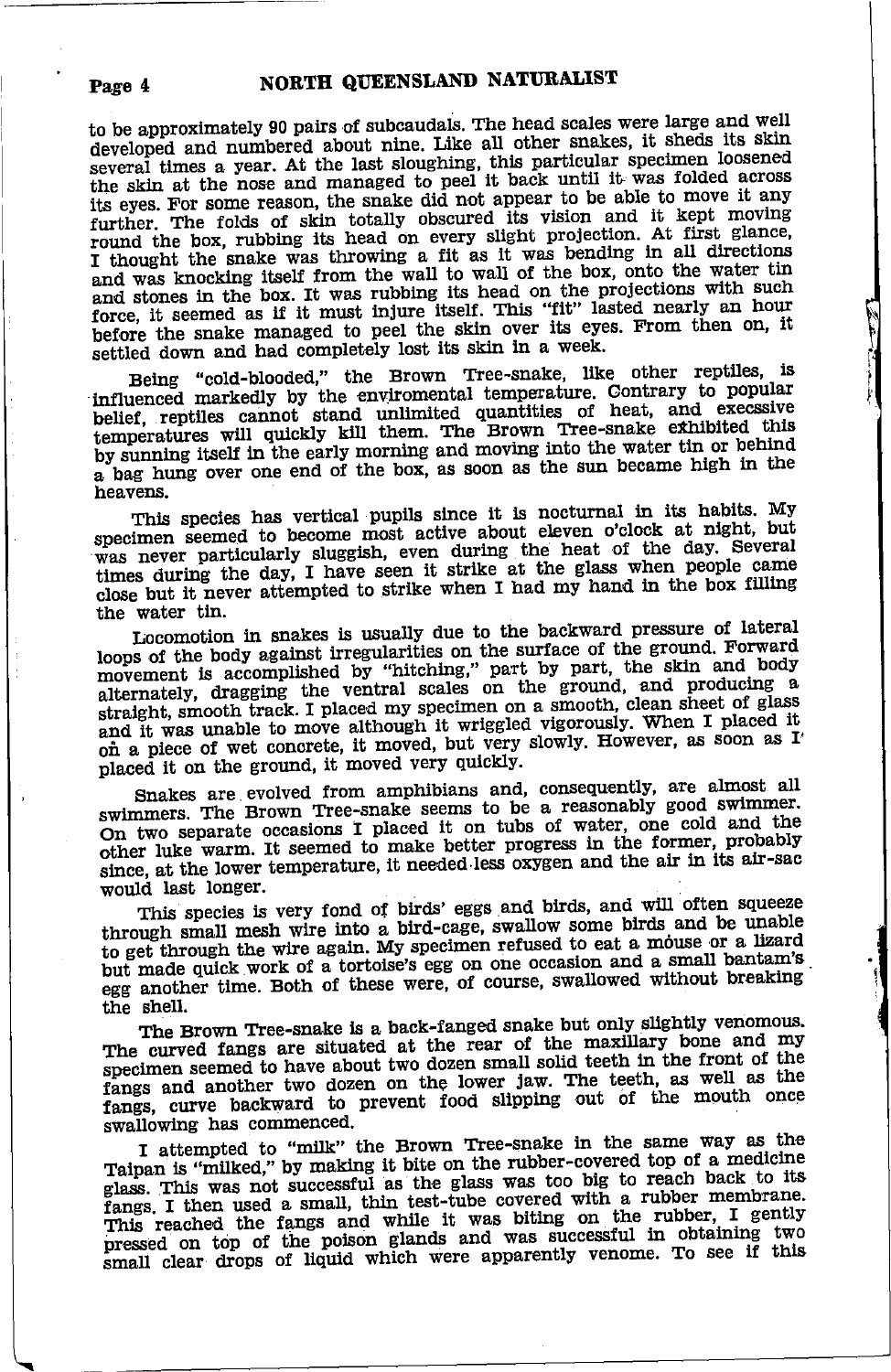venom had any visible effect on human blood, I pricked my finger and squeezed a drop of blood onto a glass slide and then dropped the venom onto it. There were no visible changes such as coagulation or precipitation.

Knowing that a Brown Tree-snake bite is not dangerous to humans, I allowed it to bite me three times on the arm, in order to ascertain whether the bite would have any ill effects. The bite was quite painless, just like the prick of a hyperdermic needle. An hour after the bite, I had a slight rise in temperature (1.5 degrees) and a very slight headache. After another hour, my temperature was back to normal and the headache had vanished.

Hence, I concluded that the Brown Tree-snake is absolutely harmless and it is unnecessary to treat a bite from one if its identity is certain.

# CHECK-LIST OF BIRDS OF THE ATHERTON **TABLELAND**

(Continued)

By James Bravery, R.A.O.U., and John Orrell, F.R.G.S.A., R.A.O.U.

Column One: The local name of the bird.

**THE PROPERTY AND INCOME.** 

Column Two: The Scientific name of the bird followed by names by which it is known in other parts of Australia.

Column Three: Numbers in this column indicate the page on which reference may be made in Cayley's "What Bird is That?"

| 27. CURLEW            | Burhinus Magnirostris.<br>Stone-plower.      |       |
|-----------------------|----------------------------------------------|-------|
|                       | Stone-curlew, Thick-knee,<br>Willaroo.       |       |
| 28. CURRAWONG,        | Streptina Graculina                          | (161) |
| Pied                  | Pied Crow-shrike, Black Magpie,              |       |
|                       | Mutton<br>Bird.                              |       |
| 29. DARTER            | Anhinga Novae Hollandae.                     | (55)  |
|                       | Snake-necked darter, Snake                   |       |
|                       | Bird,<br>Shag<br>Diver.                      |       |
|                       | 30. DOLLAR BIRD Eurystomus Orientalis.       | (233) |
|                       | Broad-billed Roller                          |       |
|                       | 31. DOVE, Peaceful Geopelia Placidae.        | (77)  |
|                       | Ground-dove. Doo-doo                         |       |
| 32. DOVE, Indian      | Streptopelia suratensis.                     | (85)  |
|                       | Spotted Dove.                                | (291) |
|                       | 33. DOVE, Diamond Geopelia cuneata.          |       |
|                       | Little dove, turtledove, Red-eyed wove       | (86)  |
| 34. DOVE.             | Geopelia humeralia.                          |       |
| <b>Bar-Shouldered</b> | <b>Mangrove Dove</b>                         | (86)  |
| 35. DRONGO.           | Chibia brachteata.                           |       |
| Spangled              | Red-eyed Blackbird (Cairns local name only). | (18)  |
| 36. DUCK, Black       | Anas superciliosa.                           |       |
|                       | Grey duck, Australian wild duck, Brown duck  |       |
|                       | Parera.                                      | (246) |
| 37. DUCK.             | Nyroca Australis.                            |       |
| White-eyed            | Hardhead, White-winged<br>Duck,<br>Barwing.  |       |
|                       | Brownhead.                                   | (241) |
| 38. EGRET, Little     | Egretta garzetta.                            |       |
|                       | Lesser Egret, Spotless Egret.                | (236) |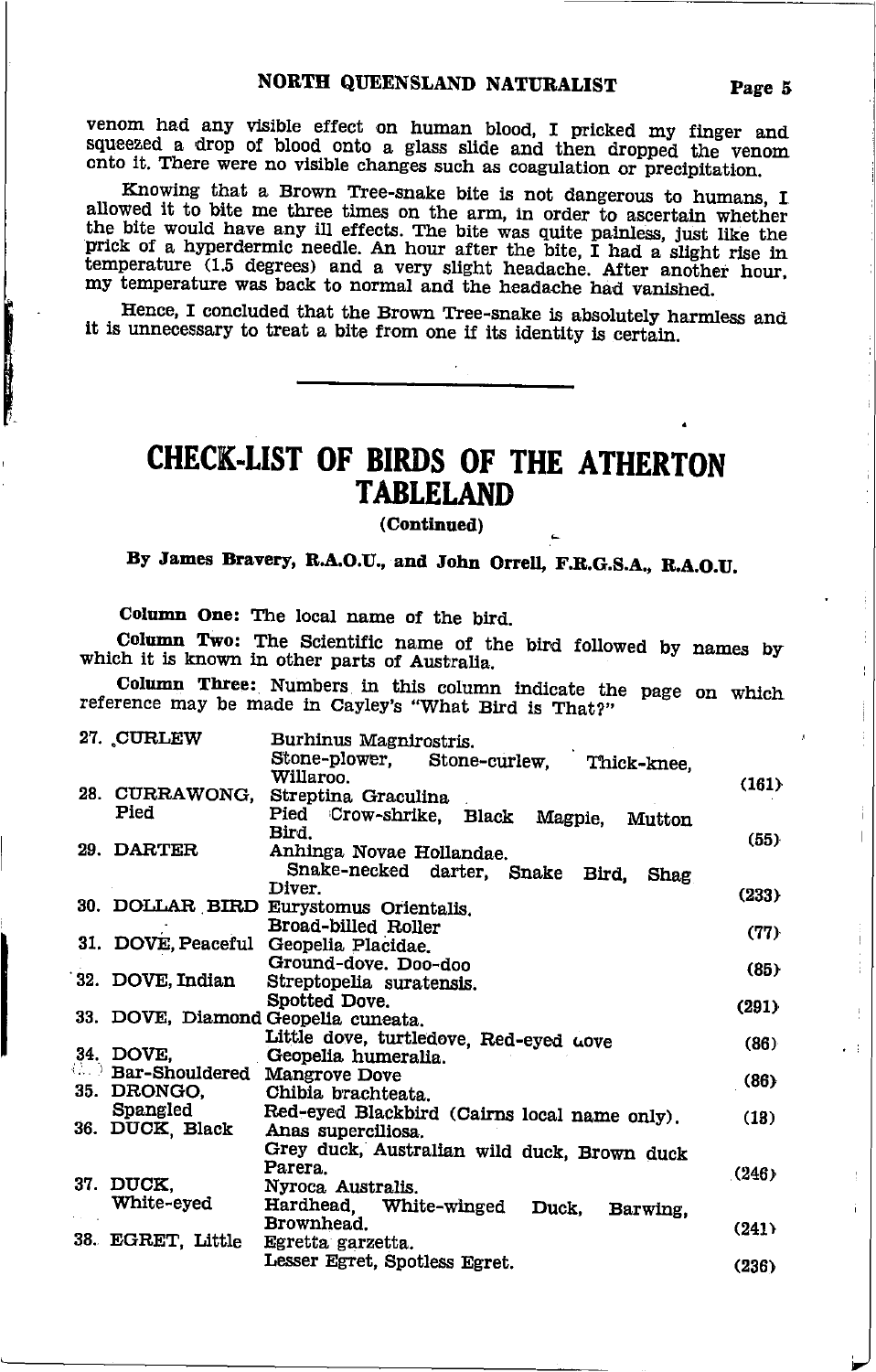# Page 6 NORTH QUEENSLAND NATURALIST

| 39. EGRET                                    | Egretta alba.<br>Great Egret, White Crane.                                                                                                                      | (237)      |
|----------------------------------------------|-----------------------------------------------------------------------------------------------------------------------------------------------------------------|------------|
|                                              | 40. EGRET, Plumed Egretta intermedia<br>White Crane.                                                                                                            | (236)      |
| 41. EAGLE,<br>Wedge-tailed                   | Euroaetus audax<br>Eagle-hawk (Misnomer).                                                                                                                       | (215)      |
| 42. EAGLE,<br>Sea                            | Haliaetus Leucogaster.<br>White Breasted White-bellied sea eagle, White-bellied Fish<br>hawk.                                                                   | (215)      |
|                                              | 43. FALCON, Little Falco longipennis.<br>White fronted falcon, Duck-hawk, Australian<br>Hobby.                                                                  | (207)      |
| 44. FALCON.<br>Peregrine                     | Falco Peregrinus.<br>Black-cheeked falcon.                                                                                                                      | (207)      |
| 45. FALCON, Black Falco subniger.            |                                                                                                                                                                 | (208)      |
|                                              | 46. FANTAIL, Grey Rhipilura Flabillifera.<br>White-shafted fantail, White shafted<br>fly-<br>catcher, Snapper, Madfan, Cranky fan, Devil<br>bird, Land wagtail. | (67)       |
| 47. FANTAIL,<br>Rufous                       | Rhipidura rufifrons.                                                                                                                                            | (23)       |
| 48. FIG-BIRD,<br>Common                      | Sphecotheres Veiloti.<br>Mulberry Bird, Banana Bird.                                                                                                            | (18)       |
| 49. FIG-BIRD,<br>Northern<br>Yellow-Breasted | Sphecotheres Flaviventris.<br>Yellow Fig Bird.                                                                                                                  | (18)       |
|                                              | 50. FINCH, Banded Steganopleurs bichenovii.<br>White-<br>Doublebar, White-rumped doublebar,<br>Finch.<br>Banded Finch, Old-faced<br>rumped<br>Bichino's Finch.  | (196)      |
| 51. FINCH,<br>Chestnut-<br><b>Breasted</b>   | Donacola castaneothorax.<br>Chestnut Finch, Bullfinch, Barley Bird, Barley<br>Sparrow.                                                                          | Å<br>(199) |
| 52. FINCH, Plum<br>Headed                    | Aidemosyne modesta.<br>Modest Finch, Cherry Finch, Plain-coloured<br>Finch, Diadem Finch.                                                                       | (198)      |
| 53. FINCH.<br><b>Red-Browed</b>              | Aegintha Temporalis.<br>Redhead, Waxbill, Sydney Waxbill, Redbill,<br>Temporal Finch.                                                                           | (197)      |
| <b>Brown</b>                                 | 54. FLYCATCHER, Microeca Fascinans.<br>Postboy,<br>Flycatcher, Peter-Peter,<br>Brown<br>Postsitter, White tail, Stump Bird, Spinks,<br>Jacky Winter.            | (64)       |
| 55. FRIAR BIRD,<br>Little                    | Philemon Citreogularis,<br>Little Leatherhead, Yellow-throated Friarbird                                                                                        | (84)       |
| 56. FRIAR BIRD,<br>Noisy                     | Philemon corniculatus<br>Leatherhead, Monk, Four o'clock, Pimlico, Poor<br>Soldier.                                                                             | (84)       |
| 57. FROGMOUTH,<br>Tawny                      | Podargus strigoides.<br>Tawny-<br>Frogmouth,<br>Tawny - shouldered<br>shouldered Podargus, Mopoke.                                                              | (64)       |
| 58. FLYCATCHER,<br>Lemon-Breasted            | Microeca Flavigaster.                                                                                                                                           | (215)      |
| Leaden                                       | 59. FLYCATCHER, Myiagra Rubicula.                                                                                                                               | (73)       |
| 60. FLYCATCHER,<br>Boat-Billed               | Machaerirhyncus Flaviventer.<br>Yellow-Breasted Wherrybill.                                                                                                     | (24)       |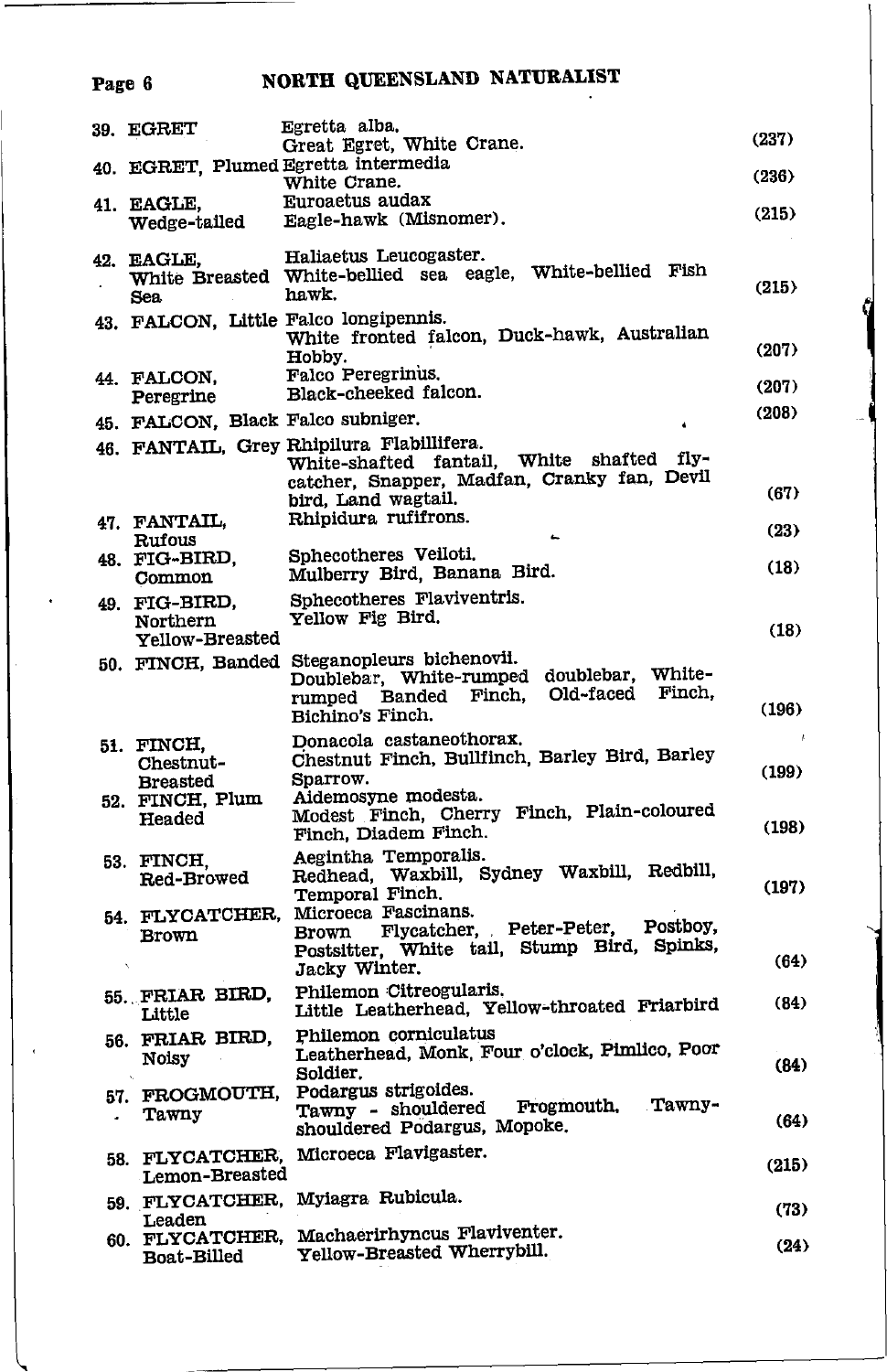#### GOLDEN BOWER BIRD "PRIONODURA NEWTONIANA"

DISCOVERED in 1882 at the head of the Tully River by Kendall Broadbent, collector for the Queensland Museum. The first specimen being a plain coloured lmmature male or female, and was named "Prionodura Newtonlana," Prlonodura meaning saw-taUed, anal Newtonlana, after a famous English Ornitholigist, Professor Newton.

THIS drab colored species at that time was hardly noticed and considered as just another bird until 1889 when Archibald Meston, M.L.A., while a member of a Government expedition to Bellenden Kerr Range,

procured the lovely golden male bird at a height of  $4800$  feet, and for some time thought he had discovered a new species.

The lovely Golden Bower Bird is a resident of jungle-clad mountains and his range is approx. the ranges between the Bloomfield and Herbert.

The lovely golden bird builds a remarkable type of bower comprised of small dry stlcks usually of a pyramid shape between two small trees and often connected by a vine the walls usually about five feet apart the edges are usually decorated with litchen and white flowers; at times the birds build a maypole type of bower well above ground.

For many years very little was seen or heard of."Prionodura" until a few years ago when well-known southern Ornithologist, Alex Chisholm, O.B.E., patd a vlsit to the Tableland and saw the golden bird and lts unique bowers.

Mr. Chisholm was so enthralled by this beautiful species that he prevailed Mr. Norman Chaffer, famous wild life photographer, to pay a visit, and he was successful in taking the first black and white and also colored pictures of the bird in the reserves west of Atherton, and much publicity was given to the species in southern areas.

Eavlng recently seen the Golden Bower Bird and bowers, twenty miles from Atherton, I can endorse all that has been published. As the bird preened his plumage and erected his crest he was truly a beautiful sight.

This unique bower bird never decends to low altitudes preferring the blgh Jungle clad mountains.

-J. A. BRAVERY.

## CIUB ACTIVITIES

FF, BY precept and example, Club members have raised their organisation to that standard whereby it is considered a privilege to be associated with "Ihe Nats," then the past quarter can be counted a successful one."<br>Membership continues to increase at a most satisfactory rate, and the Fresident (not being superstitious) has welcomed thirteen new members during the past three months.

One can not qualify this upsurge of interest in Natural History by saying "Oh! Well, they like the field days, or enjoy the refreshments served after each monthly meeting." Field days can be enjoyed by anyone having a cat, a, blke, or even "Shank's pony," and a cup of tea can be obtalned by more simpe methods than attending a Club meeting.

The lnterest ln Natural Eistory ls a genuine one, and the Club's specialists have been hard put to in satisfying the demands for information coming from these new members. It may be stated here that the self-same "specialists" have had to keep well on their toes to give accurate information, because some of the new members are becoming well versed ln thelr chosen sclence.

Already one new member (a year old in membership) has become a well-versed ornithologist; another lady member, recently joined, is well on